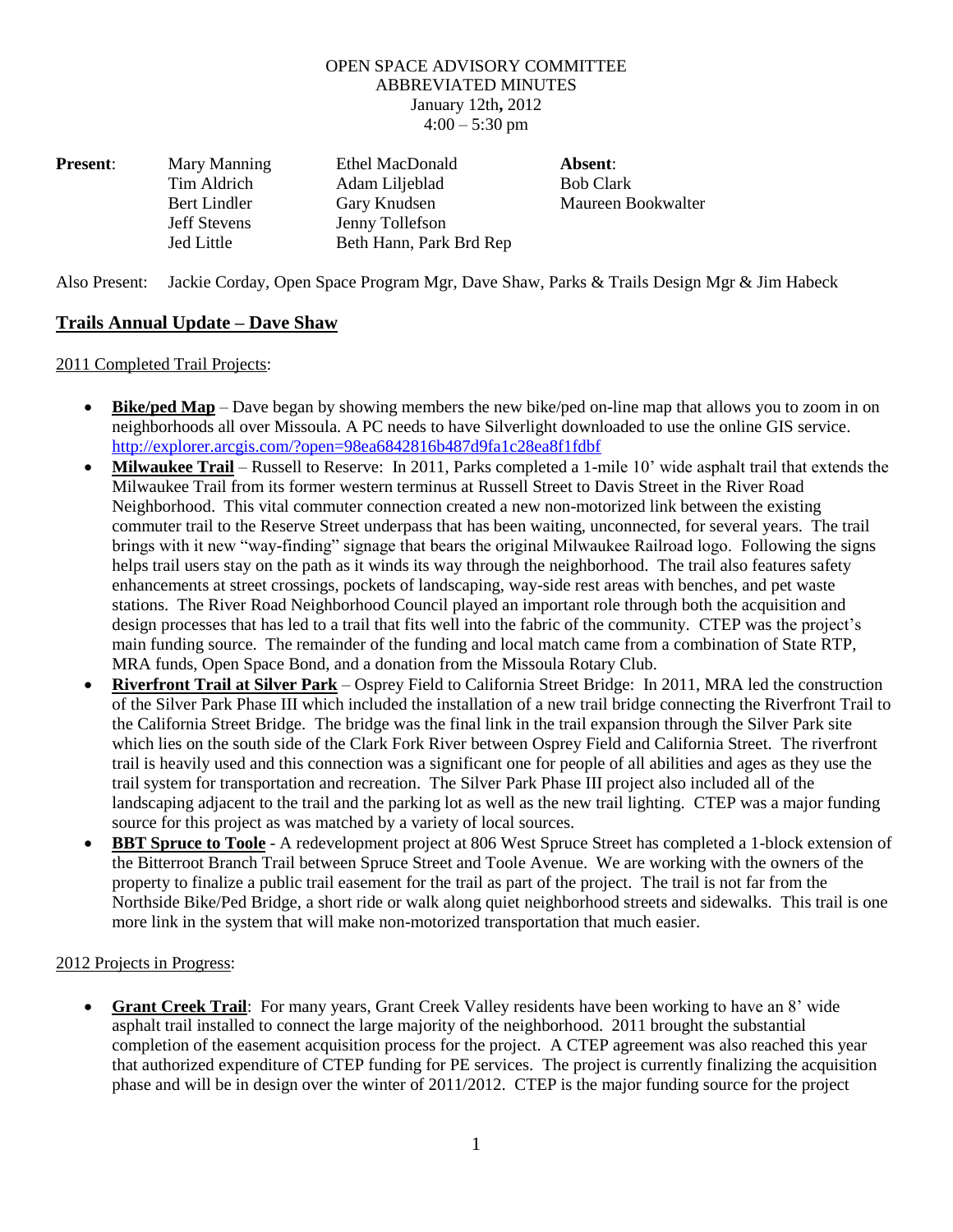along with \$170k from the Open Space Bond. Local residents formed the Grant Creek Trail Association, a 501(c)3, that is currently fundraising for the local matching funds.

- **Kim Williams connection to Canyon River Loop**: Several years ago, a loop trail was developed at the Canyon River Golf Course that is open to the public. The loop trail is close to, but remains separated from, the eastern end of the Kim Williams Trail that lies on the old Milwaukee grade in Hellgate Canyon. This CTEP project would connect these two trails with an 8' wide asphalt trail. Complications in the acquisition process have kept this project moving slowly over the last few years but in 2012, it is Parks' goal to complete the acquisition process and move the project into design. CTEP is the main funding source identified for the project and local match will be provided by City and County funds.
- **Rattlesnake to University X-ing (RUX):** The "RUX" project will create a new trail connection between the Rattlesnake Valley and the University of Montana. It will include a new bridge over Rattlesnake Creek, a 10' wide asphalt trail connection and bicycle/pedestrian enhancements to the Van Buren/Broadway intersection. Because the project impacts this heavily used intersection, it is being managed by City Public Works with Parks playing a role in design and reviews. This inter-agency partnership is proving effective at creating a stellar project. Western Federal Lands is the funding source for this project but the funds will be administered through the State CTEP office.
- **Milwaukee Trail Lighting**: Lighting is an important component of a well-functioning, accessible commuter trail – especially with Missoula's short winter days. Much of Missoula's riverfront trail system has had lighting for decades and this project poses to extend and upgrade that tradition. With the older infrastructure showing its age and new, highly efficient technologies available now, this project will produce a new design standard for trail lighting. The new lights will utilize the latest LED technology for efficiency, will be compliant with dark skies initiatives, will be easy to maintain, and will reflect Missoula's historic railroad-town character. The MRA and Parks are funding design and engineering and MRA has pledged to fund construction.
- **Bitterroot Branch Trail – South to Livingston**: Closing the gap in Missoula's Bitterroot Branch Trail has been a high priority since the late 90's. To do so, vital easements need to be acquired on MRL properties between North Avenue and Livingston Avenue. Recently, MRL has approved the City to move forward on acquisition of the segment between South Avenue and Livingston Avenue. Parks plans to move ahead on and complete the acquisition process in 2012. In 2011 MRA funded preliminary design and has pledged to help fund construction.
- **Rimel Road Trail** When John Rimel granted a conservation easement on his 80 acres at the west end of Rimel Road, he also granted a 20' wide non-motorized trail easement that parallels the road. In order to use the easement, we need to either acquire possibly 1 or 2 more easements to reach Hillview Way. We had hoped to do have time in 2011 to move forward on researching this project, but everything else listed above kept that from happening. We will try once again in 2012 to make progress on this trail.

Ethel asked Dave about vandalism of the new lights. Dave said the poles are 16' tall and the "target" is way smaller and harder to get at than the ones along the trail between Orange & Higgins. Jim suggested that since the UofM students are the biggest users of the trail system near the University, they should be bigger partners in solving trail problems that come up. Dave said they were very involved and good to work with on the new section of trail that connects the Madison St underbridge with the University.

## **Open Space Updates**

Jackie updated members on several projects:

1) Fred Stout Property – Fred owns over 90 acres located adjacent to Council Grove State Park off Mullan Road in the Grass Valley Cornerstone. His property consists of beautifully managed farmland that forms the entrance to the park and the eastern and northern boundaries. Jackie sent a letter to Fred in 2009 asking if he would be interested in talking to her about preservation options. He did talk with her but decided the timing wasn't right. In September 2011, Fred contacted Jackie to ask if the City was still interested in his property. They got together to discuss several possible options, but the one that rose to the top was selling most of his acreage to the City to then be transferred to FWP to become part of the state Park. Fred asked Jackie to inquire of FWP's interest in this idea. He has made no commitment, but wants to know if it's a viable option.

Jackie did meet with FWP staff to discuss the possibility in December, but that discussion made it fairly clear that FWP is trying not to acquire any more lands, even if it is gifted, unless it meets certain criteria and needs. In